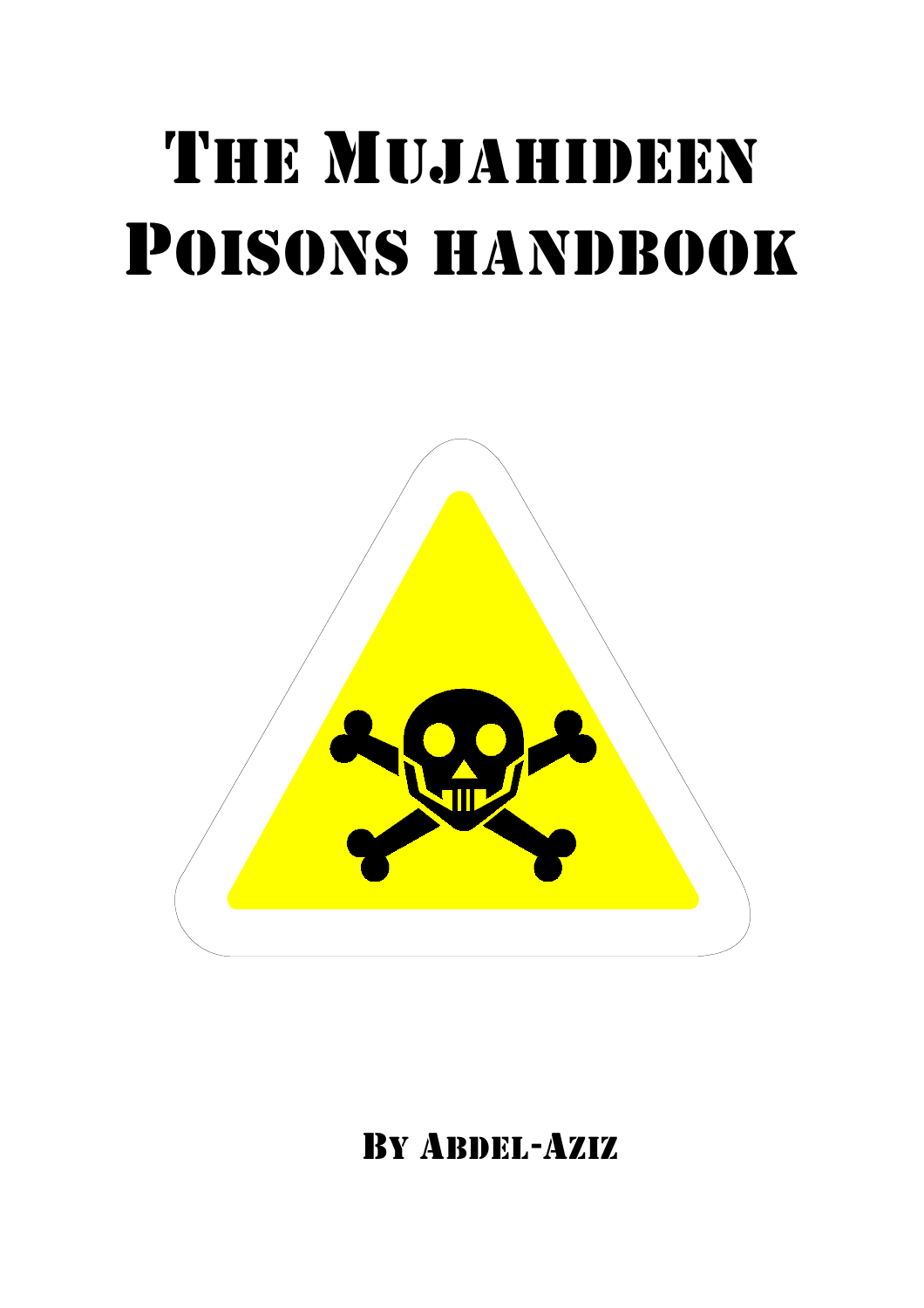# *CONTENTS*

| <b>1. INTRODUCTION</b>                | $\mathbf{1}$            |
|---------------------------------------|-------------------------|
|                                       |                         |
| 2. HOMEMADE POISONS                   | 3                       |
|                                       |                         |
| 2.1 NICOTINE (FROM TOBACCO)           | 3                       |
| <b>2.2 ALKALOID OF POTATO</b>         | $\overline{\mathbf{4}}$ |
| 2.3 RICIN                             | $\overline{\mathbf{4}}$ |
| <b>2.4 BETALUMINUM POISON</b>         | 5                       |
| <b>2.5 POISONOUS TOADSTOOLS</b>       | 7                       |
| <b>3. CHEMICAL POISONS</b>            | 8                       |
| <b>3.1 ARSENIC OXIDE</b>              | 8                       |
| <b>3.2 SODIUM NITRITE</b>             | 8                       |
| <b>3.3 CYANIDES</b>                   | 9                       |
| <b>3.4 SODIUM AZIDE</b>               | 10                      |
| <b>3.5 MERCURIC NITRATE</b>           | 10                      |
| <b>4. POISONOUS ELEMENTS</b>          | 11                      |
| <b>4.1 THALLIUM</b>                   | 11                      |
| <b>4.2 DUST OF DIAMOND</b>            | 11                      |
| <b>4.3 PHOPHORUS</b>                  | 11                      |
| 5. POISONOUS GASES                    | <u>12</u>               |
| <b>5.1 HYDROGEN SULPHIDE GAS</b>      | 12                      |
| 5.2 CHLORINE                          | 12                      |
| <b>5.3 HYDROGEN CYANIDE GAS</b>       | 12                      |
| 5.4 FUSOGEN (NERVE GAS)               | 13                      |
| 5.5 NITROUS OXIDE: N2O (LAUGHING GAS) | 13                      |
| <b>5.6 CARBON MONOXIDE</b>            | 13                      |
| 5.7 ON USING GASES                    | 13                      |
| <b>6. POISONOUS/ USEFUL DRUGS</b>     | <b>14</b>               |
| 7. ANAESTHESIA                        | 14                      |
| 7.1 CHLOROFORM                        | 14                      |
| 7.2 DI-PHENYL ETHER                   | 15                      |
| 7.3 HALOTHANE                         | 15                      |
| 7.4 METHOXYTHURANE                    | 15                      |
|                                       |                         |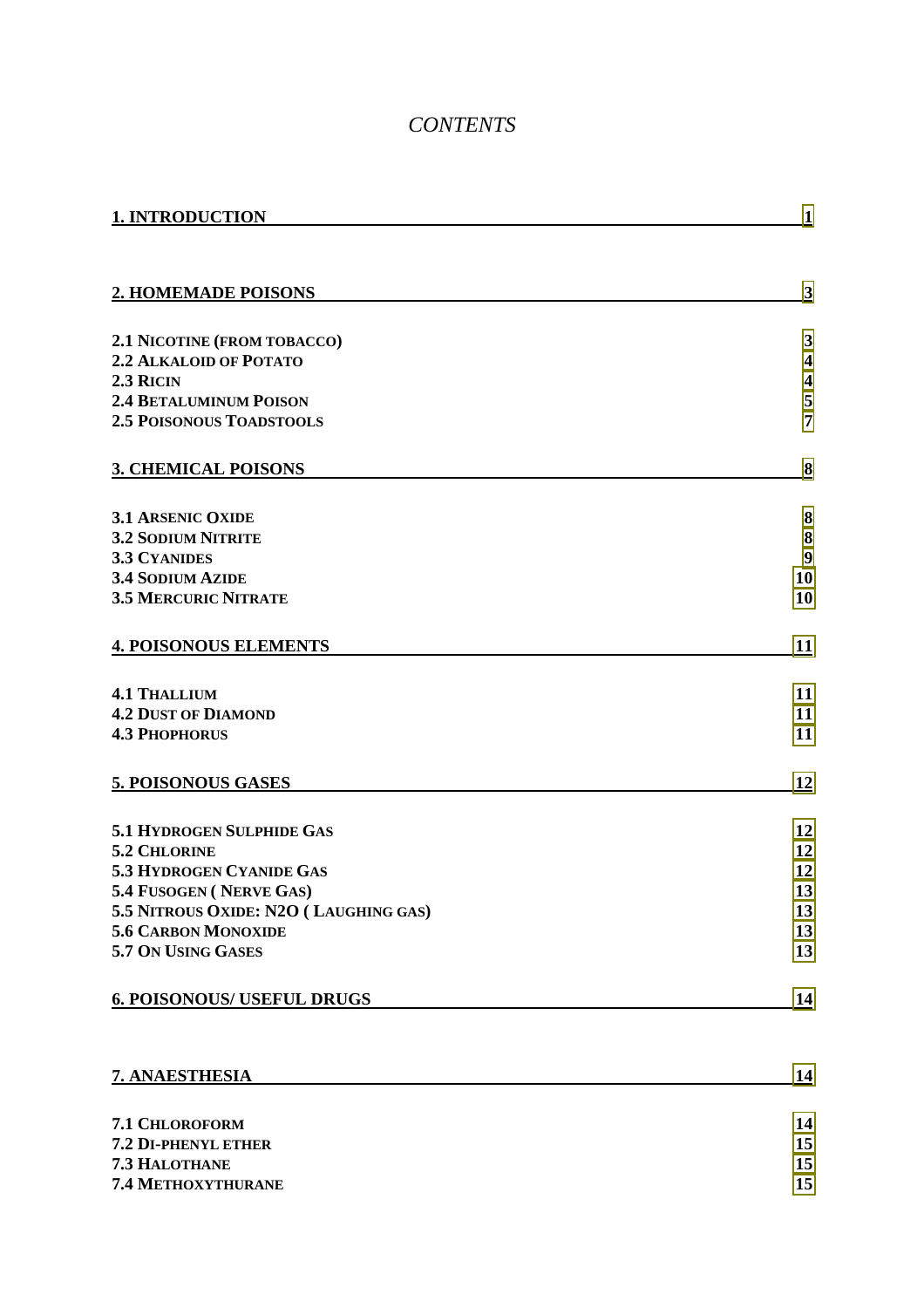| <b>8.1 CYANDIES</b>                          | 15 |
|----------------------------------------------|----|
| 8.2 ANALENE $(C_6H_5NH_2)$                   | 16 |
| <b>8.3 TOUCHING POISONS</b>                  | 16 |
| 8.4 HYDROGEN SULPHIDE (H <sub>2</sub> S) GAS | 17 |
| 8.5 COBALT CHLORIDE (COCL2)                  | 18 |
| <b>8.6 ALCOLITE POISON</b>                   | 18 |
| <b>8.7 CASTER BEANS (RICIN) POISON</b>       | 18 |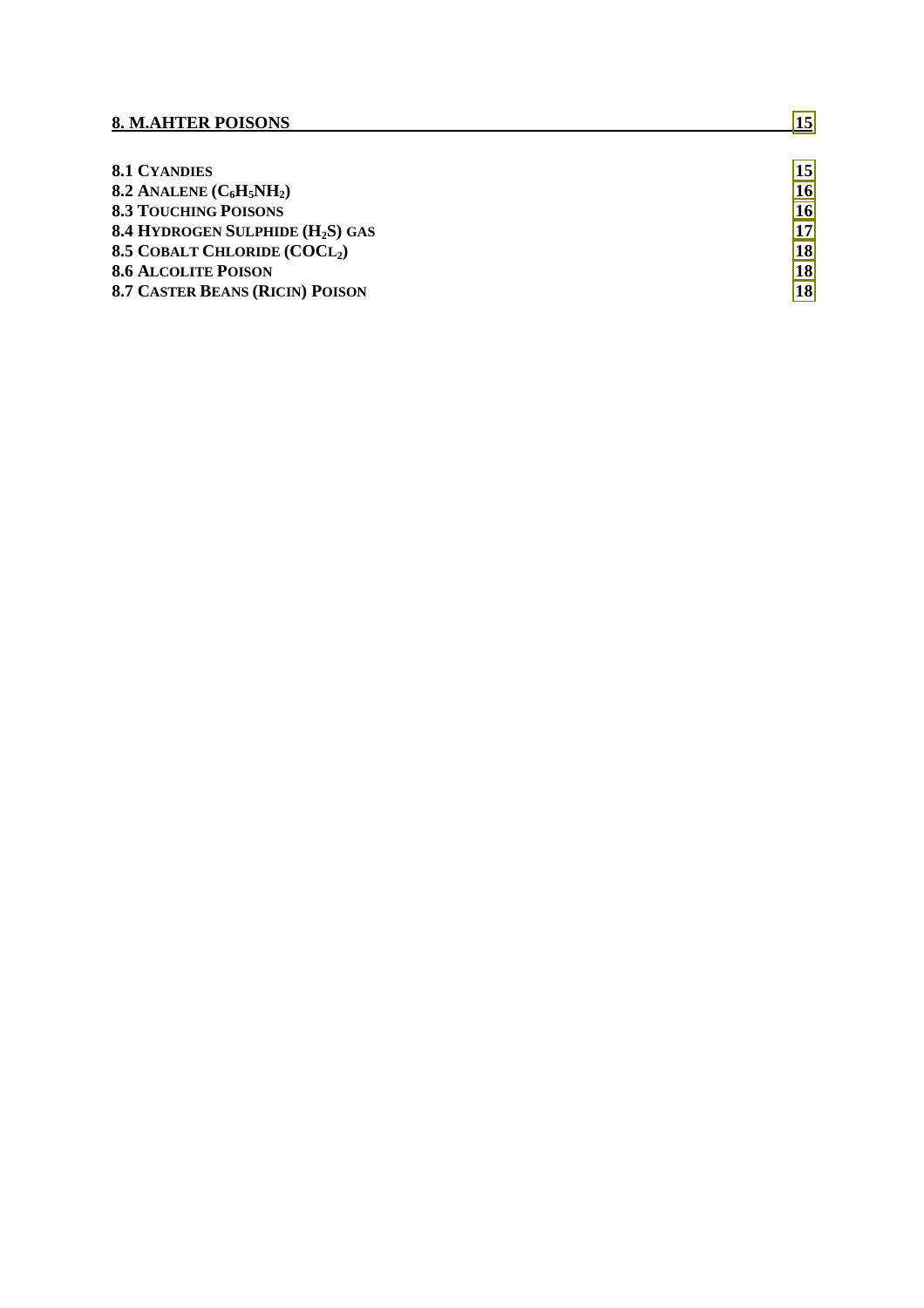# List of Illustrations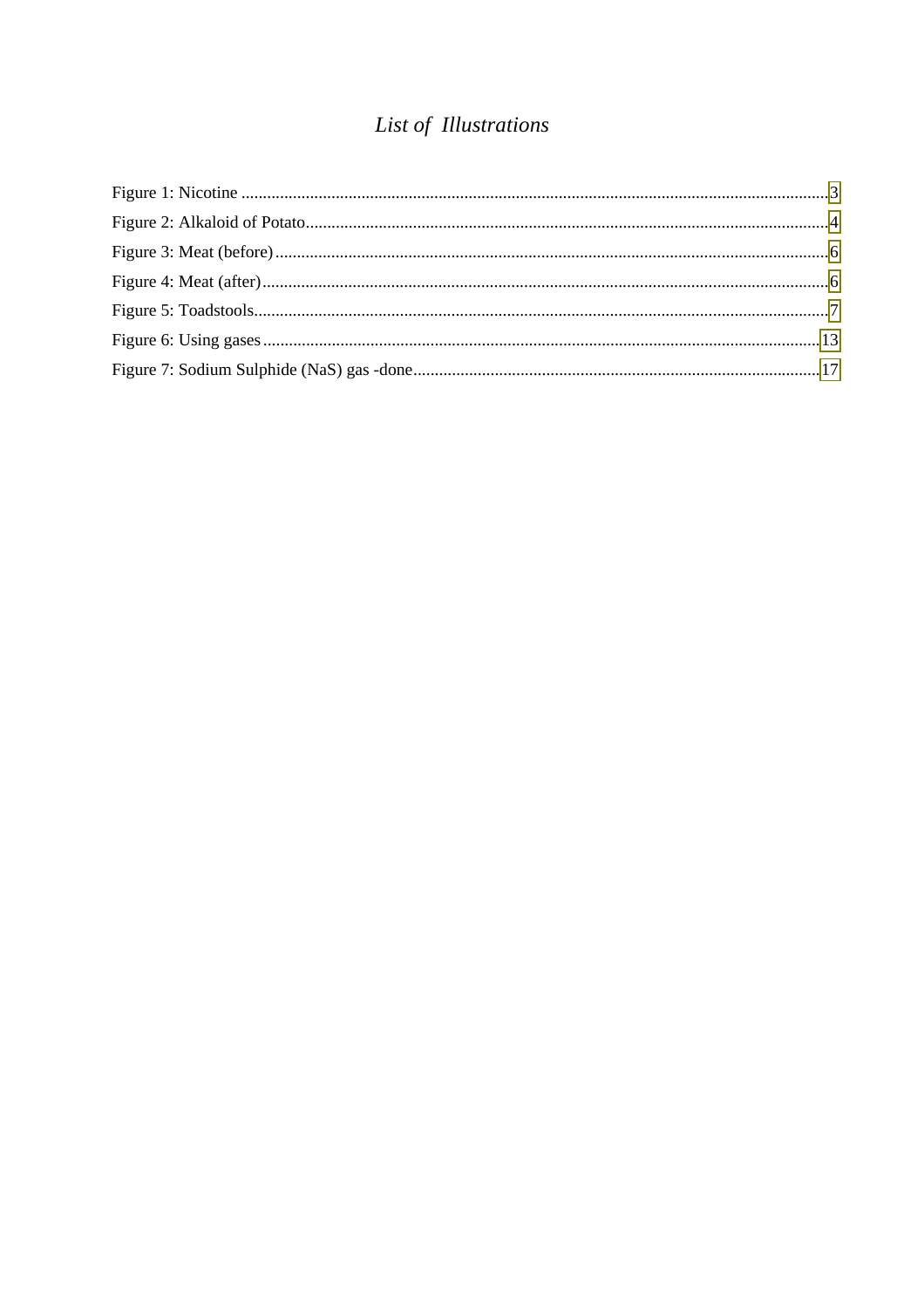# <span id="page-4-0"></span>**1. Introduction**

This file is dedicated to breather. May Allah reward him every time it is used in his path and may he help him in his difficulties. ameen.

To the Mujahideen of Afghanistan- who lit the flame of jihad in the hearts of every sincere Muslim throughout the world.

"*you will conquer Constantinople and Rome*" - prophet Muhammad (saw)

In The Name of Allah The Most Merciful The Most Kind

The subject matter of this booklet deals with poisons. Poisons are substances which cause harm to the human body when administered in small doses. It is an esoteric knowledge and must only be passed on to those who truly intend to use it Fee-Sabeelillah.

The lethal doses given often have a question mark beside them. That is because the quantities given are not established medical facts- only estimates based on experiments with rabbits. It is hoped that the brothers who work on this subject will research further- carry out their own experiments ( on kuffar preferably) and refer to medical books etc. to fill in what is missing.

This book is a copy of *Breather's* notes with additions from myself, as we both did the same course. Notes are taken from a poisons course with certain 'terrorist groups' or 'freedom fighters' depending on which side of the fence you sit on. I have not bothered to clean it up as a published book should be, but it is left in a rather messy form, as my notes were at the time.

As I was learning from people whose first language was not English, some of the names of chemicals, properties etc. are wrong.

*Warning: Be very careful when preparing poisons. It is much, much more dangerous than preparing explosives! I know several Mujahids whose bodies are finished due to poor protection etc.*

On the positive side, you can be confident that the poisons have actually been tried and tested (successfully, he he!).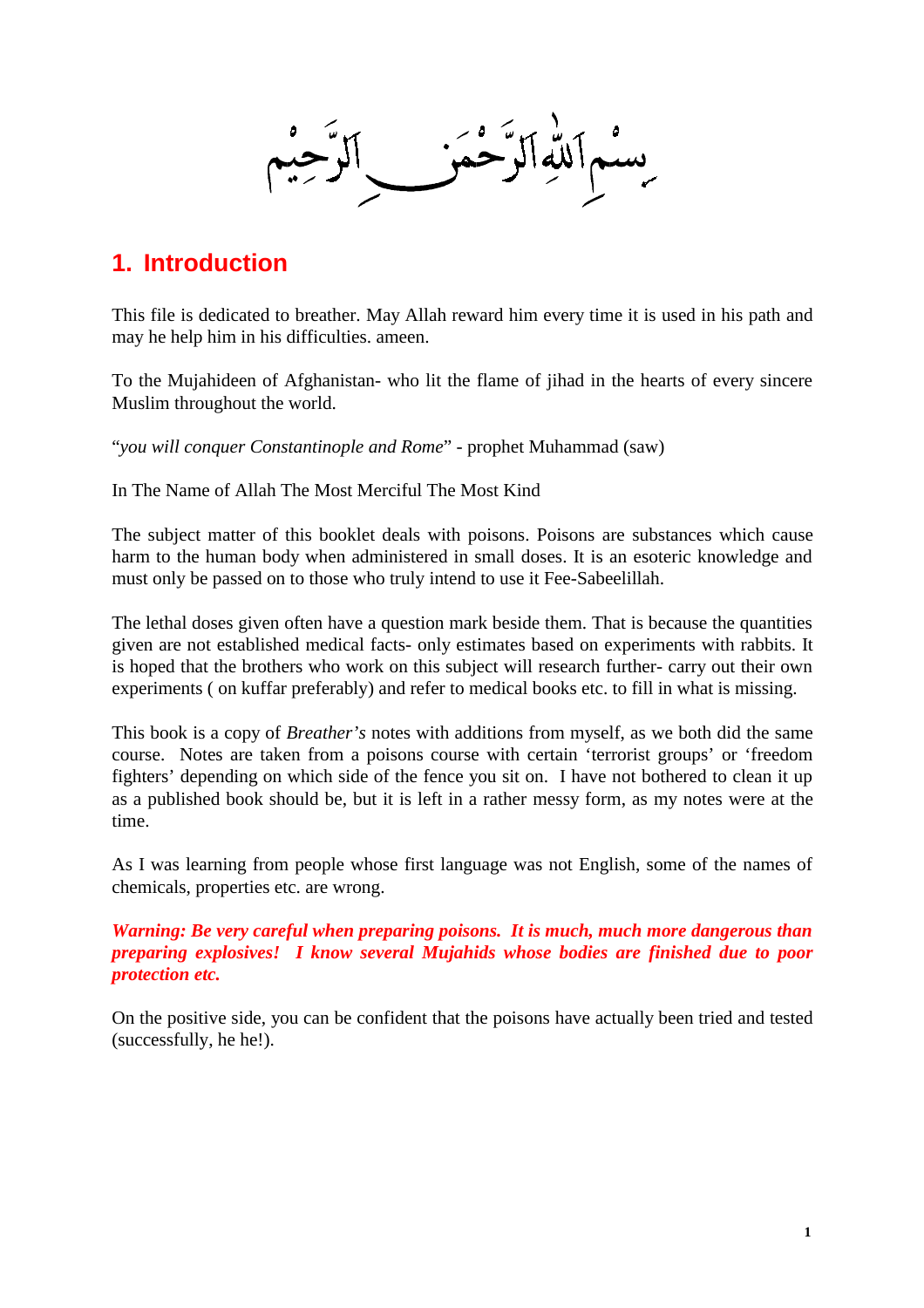If you wish to contact me, I can be reached via O.P.M. (Org. for Preparation of Mujahideen).

Assalaamalaikum until next time.

Abdel-Aziz

(7 February 1996)

ps. I had to add this warning as I've seen a strange trend in *wannabe* Mujahids lately!

Don't become an over paranoid James Bond figure, especially when you haven't done anything illegal even!

Don't get carried away with silly movies/books (bravo 2 zero) or propaganda about 'special forces' such as SAS, Seals etc. They're just a bunch of boys with big egos and good at running long distances.

Equally, don't think there is such a thing as a super terrorist. I've been with the likes of Hekmatyer, Black September and associates of Carlos the Jackel, and just like the 'special forces', they're only human.

The training and preparation is nothing compared to the strength of the individual's character and the assistance Allah provides on the day!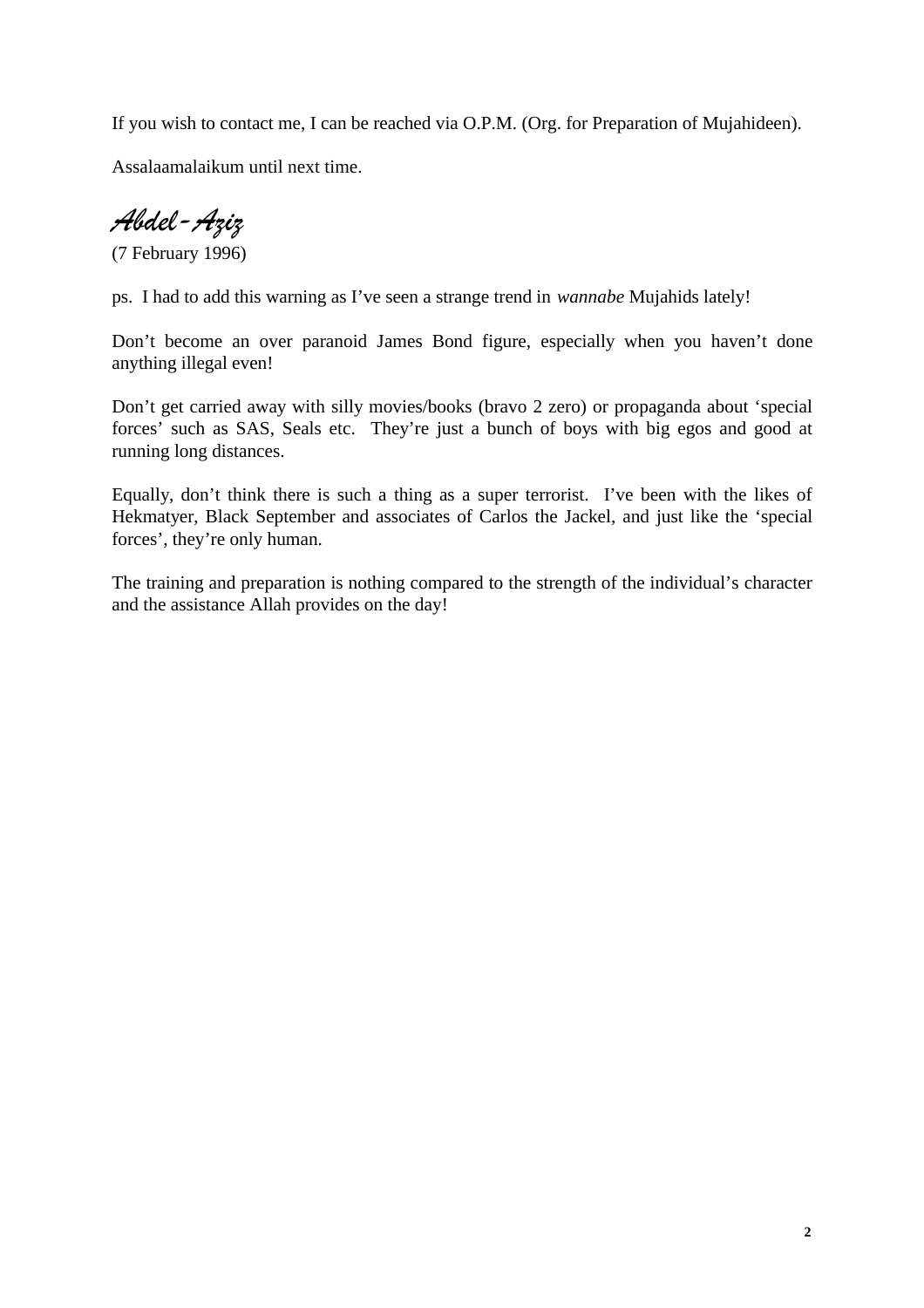# <span id="page-6-0"></span>**2. HOMEMADE POISONS**

# **2.1 Nicotine (from tobacco)**

### **2.1.1 Attributes**

| Name:                             | Nicotine                                            |  |
|-----------------------------------|-----------------------------------------------------|--|
| Appearance:                       | Dark brown sticky/oily liquid                       |  |
| <b>Lethal Dose:</b>               | 0.06gm pure but 3-4 drops for this homemade version |  |
| <b>Time to death:</b> 12-24 hours |                                                     |  |

#### **2.1.2 Preparation**

- 1. Remove the tobacco from ten cigarettes of a cheap brand (more expensive brands contain less nicotine)
- 2. Grind the tobacco very well and then place it inside a small beaker.
- 3. Pour iso-propyl alcohol (in emergency burbonal can be used instead).
- 4. Cover the beaker with aluminium foil.
- 5. Place the beaker on a bunsen burner or electric fire and heat gently. DO NOT ALLOW THE ALCOHOL TO BOIL OVER. Everytime the alcohol begins to boil remove the beaker by means of tongs (holders) and then replace on the flame once the bubbles subside. The vapours of the alcohol will catch fire if not removed everytime boiling starts. If this happens remove the beaker, blow out the flame and continue as before.
- 6. After one hour of heating, filter the contents of the beaker using filter paper. Throw away the residue remaining on the filter paper.
- 7. Evaporate the liquid obtained by placing in strong sunlight or gently heating. Nicotine remains in the dish.



*Figure 1: Nicotine*

### **2.1.3 Precautions**

Wear medical rubber gloves throughout the procedure.

#### **2.1.4 Dosage**

Ten cigarettes should be enough to kill three men, therefore 3 cigarettes is enough to kill 1 man.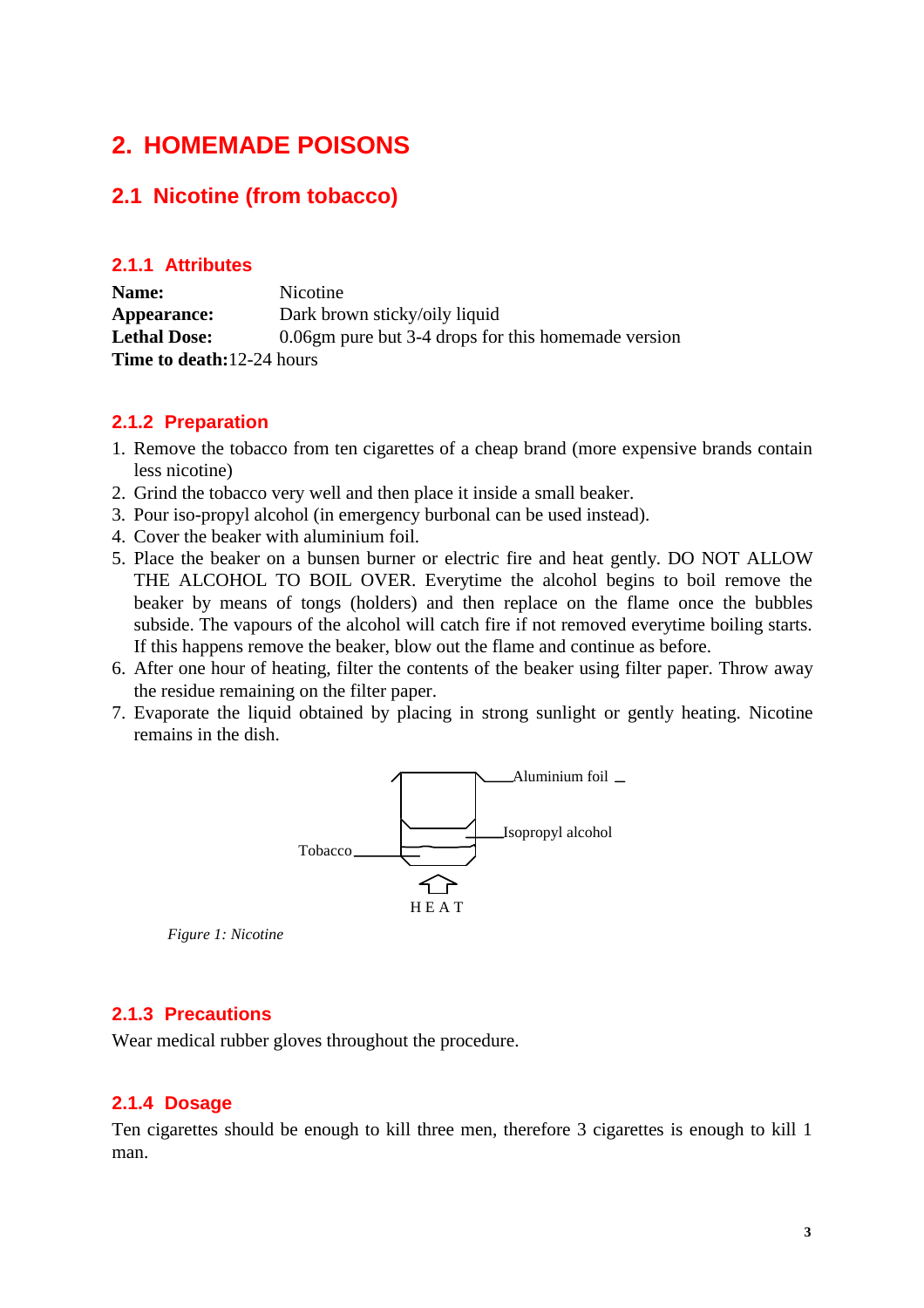### <span id="page-7-0"></span>**2.1.5 Results of Tests**

- 1. The liquid was touched onto the back of the shaven neck of a rabbit (N.B. the neck was used sothat the rabbit could not lick it off). There was an immediate slowness in its movements. After 11 hours the rabbit went into a frenzy and died.
- 2. 2ml was given to a rabbit orally. It had the same effects as above and died after 12 hours.

#### **2.1.6 Notes**

Nicotine is a good skin penetrator -be very careful NOT TO TOUCH IT. The best way to give it orally is in strong coffee -3-4 drops from an eye dropper will be sufficient.

### **2.2 Alkaloid of Potato**

| <b>Name:</b>          | <b>Alkaloid of Potato</b> |
|-----------------------|---------------------------|
| Appearance:           | Green-grey liquid         |
| <b>Lethal Dose:</b>   | $0.06$ gm                 |
| <b>Time to Death:</b> | Less than 2 minutes       |

### **2.2.1 Preparation and Precautions:**

The preparation procedure is exactly the same as for Nicotine except for the fact that the spuds on the skins of GREEN potatoes is used instead of tobacco.



*Figure 2: Alkaloid of Potato*

### **2.2.2 Results of tests**

3ml was given orally to a strong rabbit. It started shrieking immediately. Blood came out from its mouth. It died after 100 seconds.

The same dose was given to a small rabbit. It died in 7 seconds.

### **2.2.3 Notes**

Cannot be used through the skin by itself - orally or by injection only. Orally is better.

# **2.3 Ricin**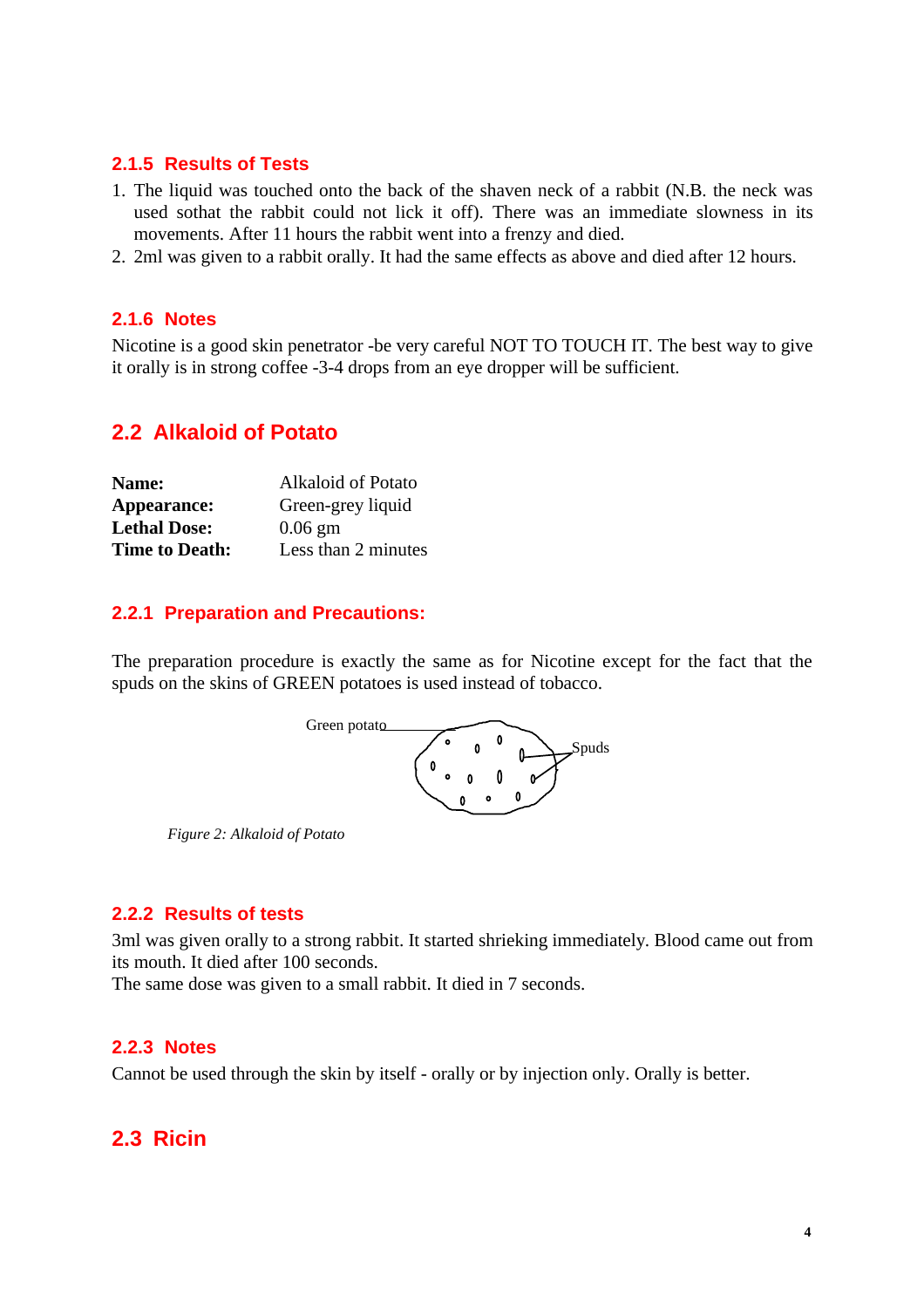### <span id="page-8-0"></span>**2.3.1 Attributes**

| Name:                 | Poison from Castor Nuts or Ricin                  |
|-----------------------|---------------------------------------------------|
| Appearance:           | White powder                                      |
| <b>Lethal Dose:</b>   | $0.035$ gm                                        |
| <b>Time to Death:</b> | Orally-a few minutes. By injection-several hours. |

### **2.3.2 Preparation and precautions:**

- 1. Take the skin off several castor nuts and weigh the white part of the nuts.
- 2. Grind the nuts and add 4xtheir weight of acetone.
- 3. Leave the mixture in a plastic container for three days.
- 4. Filter the mixture.The residue, once it is dried, is Ricin in powder form.

NOTE: WEAR MEDICAL GLOVES THROUGHOUT THE PROCEDURE. If the mixture is left in the acetone for another three days then the whole of it will be Ricin in liquid form.

### **2.3.3 Results of tests**

- 1. 1ml of the acetone solution was given orally to a rabbit. It experienced an immediate problem in breathing. Mucus came from its mouth. It died after four hours.
- 2. 2ml of the acetone solution was give to a rabbit orally. It died in 2 minutes.

### **2.3.4 Notes**

The acetone solution is convenient to administer, especially in alcohol. The powder form may be difficult to dissolve but can be used inside food since it is not of strong taste.

# **2.4 Betaluminum Poison**

**Name:** Betaluminum Poison

Appearance: Sticky coffee coloured liquid. **Lethal Dose:** 0.000028 gm

**Time to Death:** 12-36 hours

Effect will start after 12 hours. It will stop the breathing. Victim will die between 24-36 hours.

### **2.4.1 Preparation and Precautions**

- 1. Fill a jam jar to just over the half-way mark with powdered maize or corn flour.
- 2. Place 2 spatulas of meat or fish into the jar.
- 3. On this place 1.5 to 2 spatulas of fresh horse dropping (N.B. cow dropping can be used if horse is not available).
- 4. Fill up the jar with water and let the water soak through the maize to the bottom, then put more water until the jar is COMPLETELY FULL (very important that no air-space is left in the jar). Close the jar tightly.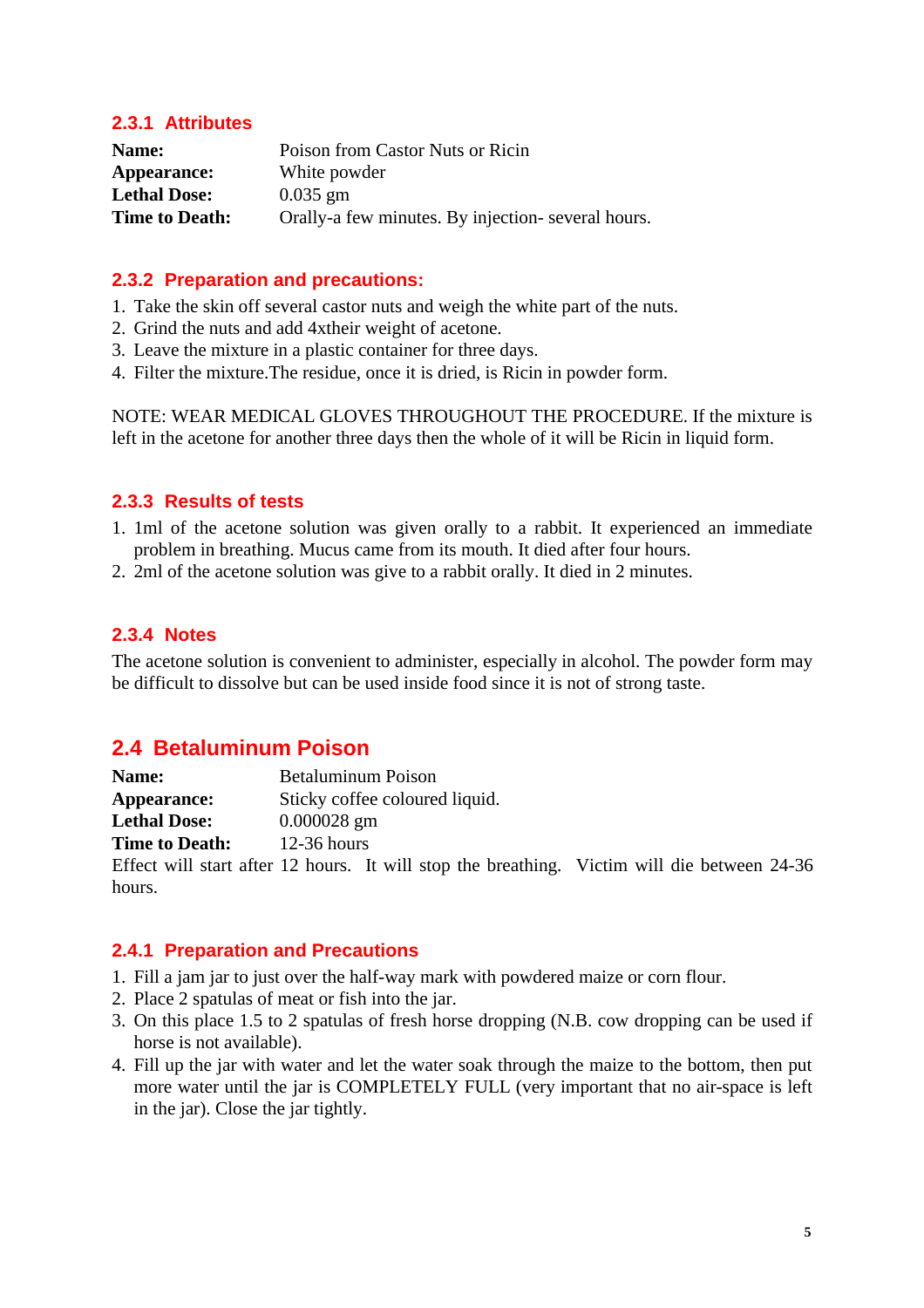

<span id="page-9-0"></span> *Figure 3: Meat (before)*

- 5. Leave the jar in a dark warm (25-35oC) place for ten days. Leave it in hay, as hay stays at approximately this temperature.
- 6. After ten days, if the preparation has been successful, the lid will be bent from the pressure inside.



 *Figure 4: Meat (after)*

- 7. AT THIS STAGE MEDICAL GLOVES, A GAS MASK, A HEAD COVER AND A FULL BODY COVER IS ESSENTIAL. NO PART OF THE BODY OR SKIN MUST BE EXPOSED.
- 8. Open the lid very very carefully. and there will be a coffee coloured red/brown crystals (may look like a layer of liquid) on top. This will mainly be stuck to the lid and can be removed by means of a syringe (preferable) or a spatula. There will also be a little bit remaining on top of the water. There will be a PHENOMENALLY bad smell but it will not be from the substance- only from what is underneath.
- 9. These crystals are called Betaluminum Poison. The crystals are very refined in the shape of coffee and do not dissolve in water.

### **2.4.2 Results of tests**

- 1. gm was dissolved in a ethyl alcohol. 1ml of this solution was given to a rabbit orally. It died in about ten hours.
- 2. The same amount was given to the rabbit but in water it died in about 30 hours.
- 3. 1ml from the water underneath the substance in the jar was injected into a rabbit. It died in 12 hours.
- 4. 1ml was dissolved in DMSO (Di-Methyl-Sulphur-Oxide). The solution was touched onto a rabbit's skin. It died in 42 hours.

### **2.4.3 Notes**

There is no evidence to suggest that a greater dose leads to death quicker than 12 hours. This is a biological poison i.e. bacteria- not a chemical one.

- Effects: Dizziness, extreme tiredness, headache, constipation.
- No treatment.
- Recommended use is to place a minute quantity in food, just before serving.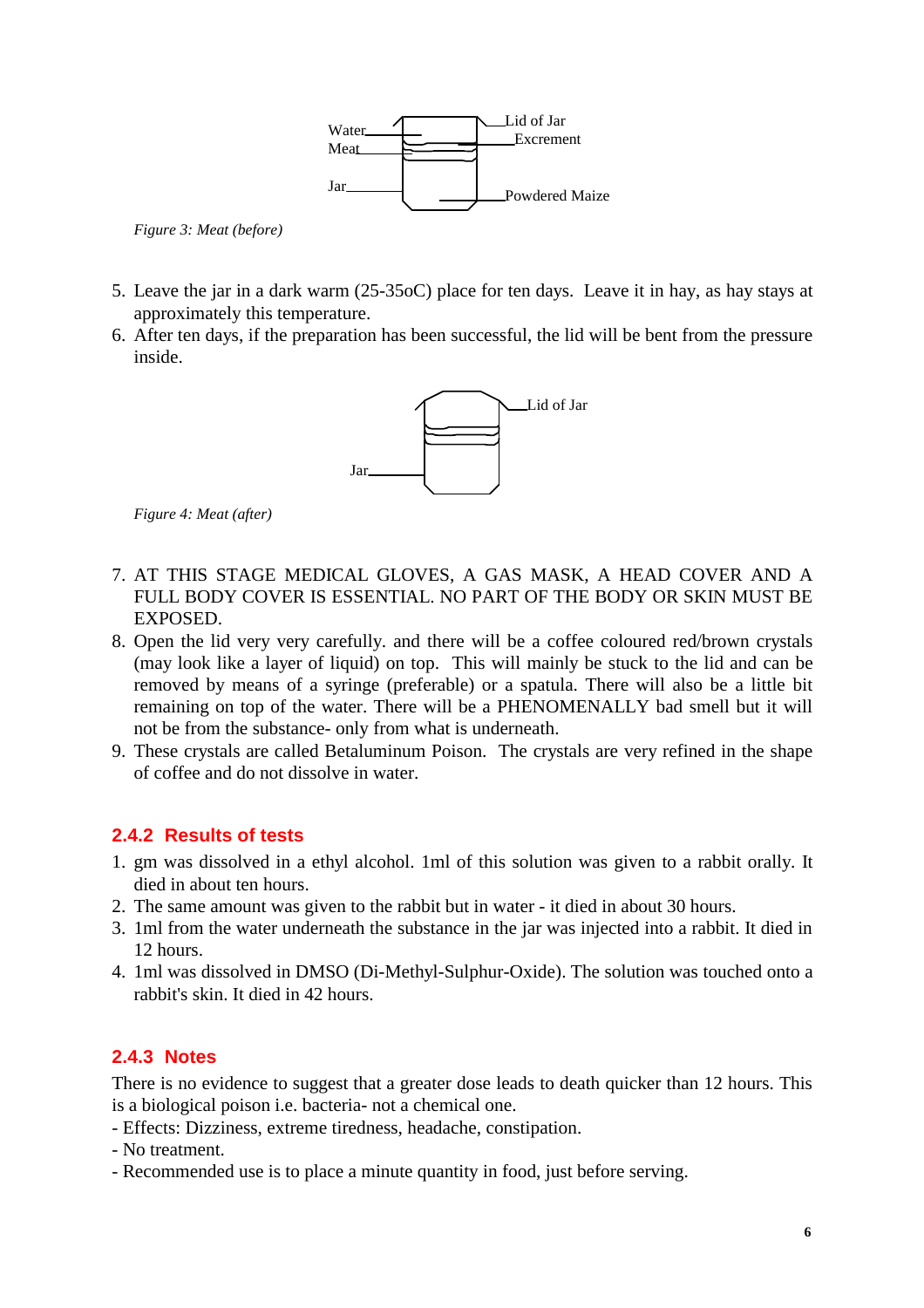# <span id="page-10-0"></span>**2.5 Poisonous Toadstools**

Toadstools are fungi which are shaped like mushrooms but are in various colours and have small specks on their bodies:



*Figure 5: Toadstools*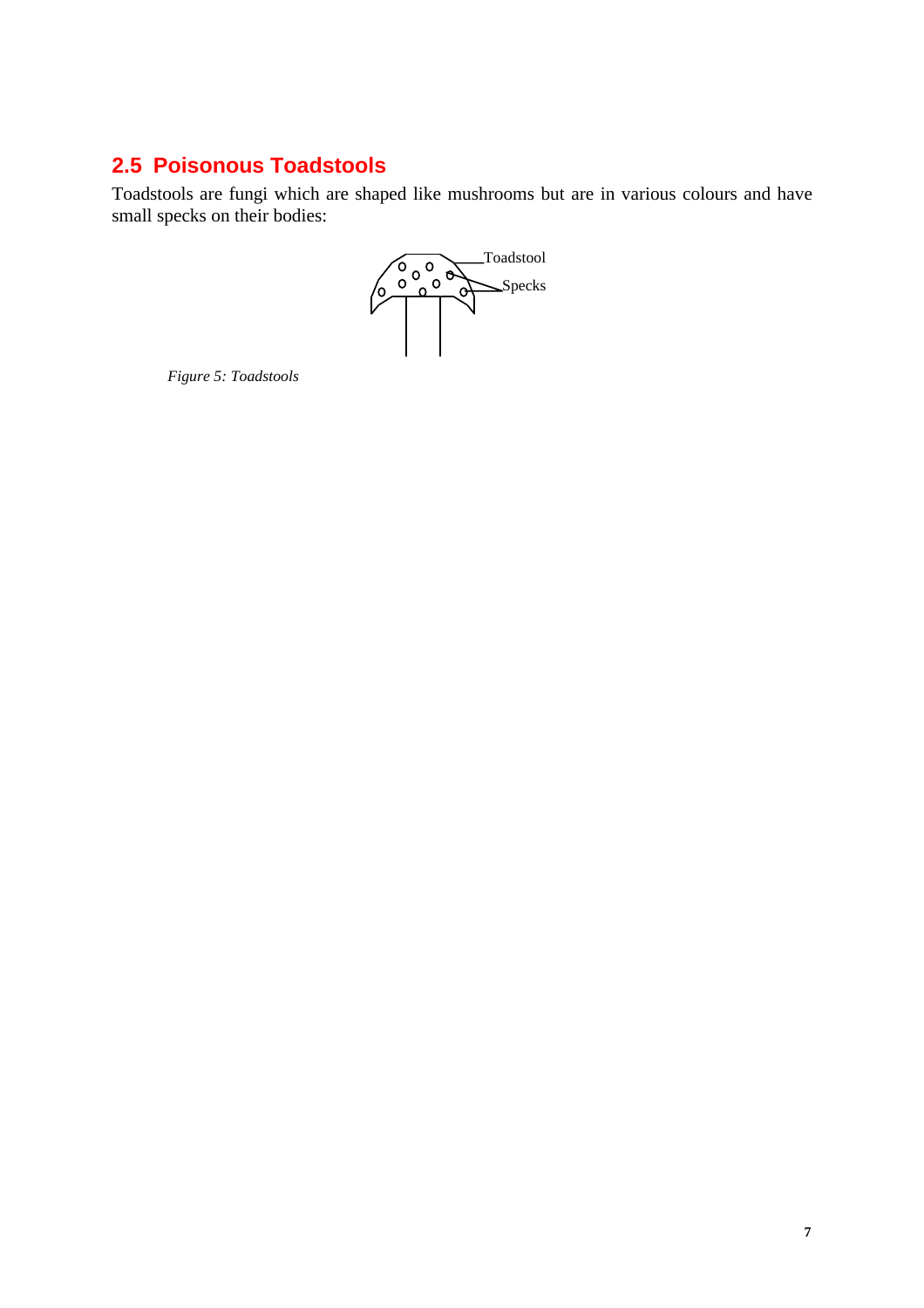# <span id="page-11-0"></span>**3. CHEMICAL POISONS**

# **3.1 Arsenic Oxide**

Name: Arsenic Oxide (sometimes known as Arsenic Tri-oxide) Chemical Name: As2O3 Appearance:White Powder Lethal Dose:0.2gm orally ? Time to Death: 24 hours Preparations and Precautions: Available in chemical labs etc. (but notorious as a poison). Standard precautions. Test Results: (i) 0.5gm of As2O3 was given to a rabbit orally. It died after 11 hours. (ii) 0.3gm was given to a rabbit orally. It died after 18 hours.

### **3.1.1 Notes:**

As2O3 has no taste in small quantities. Excellent in food. Effects are: pain in mouth, black vomit, cold sweat, blood in stool, constant thirst- cannot drink. The mechanism prevents fats from dissolving in blood.

NOTE: Anti-dote: 15gm of  $(2gm \text{ charcoal} + 1gm \text{ magnesium oxide} + 1gm \text{ tariic acid})$ . Then wash the stomach with 240ml of sodium bicarbonate diluted to 1l by water containing 30gm magnesium sulphate.

# **3.2 Sodium Nitrite**

Name: Sodium Nitrite Chemical Name: NaNO<sub>2</sub> Appearance: White salt Lethal Dose: 0.3gm Time to death: 15 minutes (symptoms begin after approximately 13 minutes)

### **3.2.1 Formula**

 $Nitrous Acid (HNO<sub>2</sub>)$  + Sodium Chloride (NaCl) =========== Sodium Nitrite  $(NaNO<sub>2</sub>)$  + Hydrochloric Acid (HCl)

 $63 \text{gm} + 40 \text{gm}$ This is a very powerful poison and it is also available from the market.

### **3.2.2 Preparation - M.Akhter**

On boiling Hydrochloric Acid (HCl) will evaporate and white crystals will be left.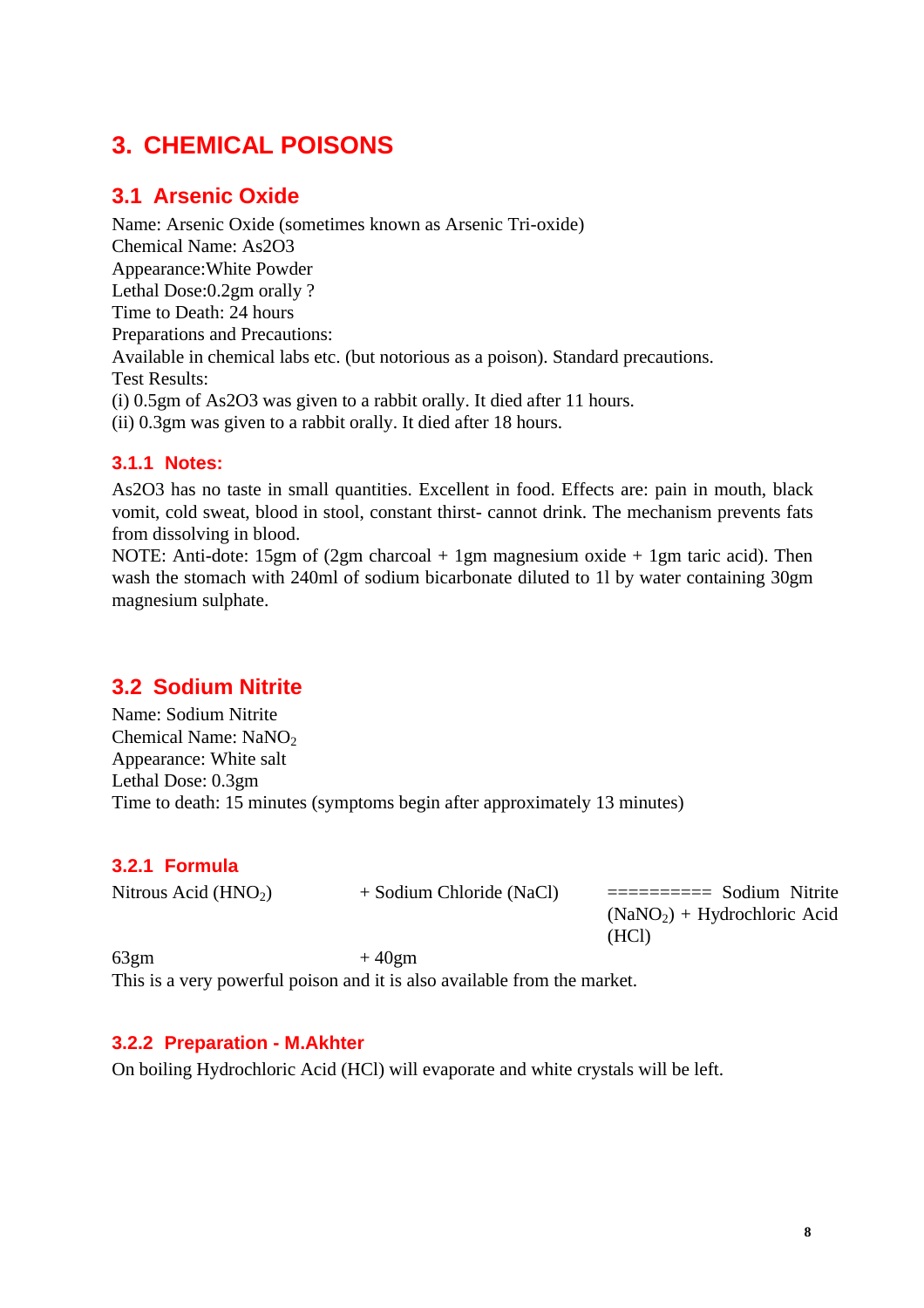### <span id="page-12-0"></span>**3.2.3 Properties**

It dissolve in water 1gm is enough to kill any man between 2 to 4 hours. It can be used with juice. It tastes like lemon. It took 9 to 13 minutes to kill rabbit by 2 gm by month. It breaks the nerves and one feels very breakage in body.

### **3.2.4 Preparations and Precautions:**

Can be prepared from Nitrous Acid (HNO2) + common salt (NaCl). However it is readily obtained from chemical supply houses and laboratories.

### **3.2.5 Test Results:**

(i) 2gm of NaNO2 was dissolved in 5ml of water and the whole of it given orally to a rabbit. It died in 15 minutes. No symptoms were observed for the first 15 minutes after which it went into a frenzy and died.

(ii) 0.3gm of NaNO2 was dissolved in 4ml of water and given orally to a rabbit. It had the same effect as above with death occuring in 15 minutes as before.

### **3.2.6 Notes: This poison is excellent with food or drink. To be safe, put upto 1gm into a persons food as it is virtually tasteless.**

# **3.3 Cyanides**

Name: Potassium Cyanide Chemical Name: KCN Appearance: Deliquescent crystalline salt Lethal Dose: 'A taste' i.e. 0.05gm 100% pure. 0.075gm homemade. Time to Death: 3-4 minutes

### **3.3.1 Preparations and Precautions:**

- 1. Add 8gm of Potassium Ferrocyanide (KFeCN) -found in printing shops to 3gm of Potassium Carbonate (K2CO3) or 3gm Sodium Bi-Carbonate (NaHCO3) and grind them both together in a beaker.
- 2. Heat : with K2CO3 until it turns black
	- : with Potassium BiCarbonate NaHCO3 until it turns dark brown
- 3. Put about 5ml of water into the beaker and mix. Allow the mixture to cool.
- 4. Filter. The KCN is dissolved in the water.
- 5. To obtain the powder form, evaporate the water.

### **3.3.2 Precautions**

Even though neither KFeCN nor K2CO3 is poisonous, you MUST wear gloves and a gas mask during preparation and handling of cyanides. D not touch it even with a gloved hand. Inhalation of its odour (like 'bitter almonds') will lead to headaches, dizziness, fever, and stomach pains. If by mistake it touches the mouth, give huge amounts of warm water and induce vomiting. Keep away from acid.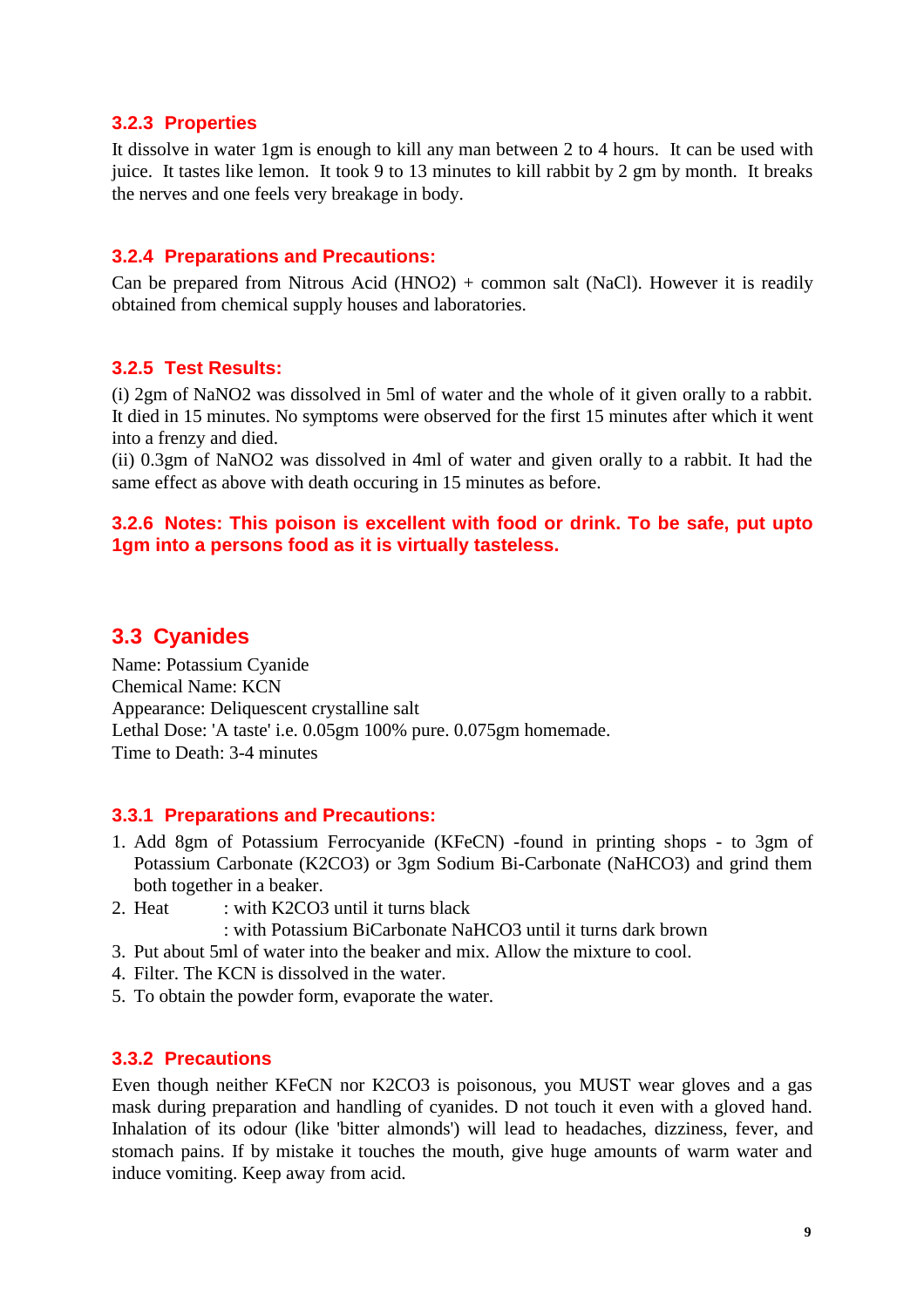### <span id="page-13-0"></span>**3.3.3 Test results**

- 1. 1ml of concentrated water solution was given to a rabbit by injection. It died in 3 minutes.
- 2. 1gm of well crushed KCN was dissolved in 5ml olive oil. A rabbits shaven neck was touched with a small amount of the mixture. It died in 6 minutes. The same experiment conducted a second time gave a time to death of 4 minutes.
- 3. 1gm KCN was dissolved in 5gm 'Nivea' cream and touched onto a rabbit's shaven neck/ It died in 20 minutes.

### **3.3.4 Notes**

Potassium Cyanide can be obtained from some laboratories but is notorious as an intensely powerful poison. By mouth, by injection or by skin, KCN is the most powerful chemical poison. If using skin penetration, you must dissolve (1:5) in either olive oil or DMSO (Di-Methyl-Sulphur-Oxide) as these substances will penetrate the skin and hide the smell to some extent. KCN can also be used in most face creams -especially Nivea - for easy skin penetration.

Other cyanides are also intensely poisonous. Sodium Cyanide (NaCN) can be prepared by the same method as KCN - but by using Sodium Ferrocyanide (NaFeCN) instead of KFeCN. The cyanides which dissolve in water are potassium, sodium calcium and mercuric. Take the lethal dose as 0.075gm.

### **3.4 Sodium Azide**

Name: Sodium Azide Chemical Name: NaN3 Appearance: White powder Lethal Dose: 0.1gm ? Time to Death: 2-3 minutes Preparations and Precautions: (i)  $HN3 + NaOH \rightarrow NaN3 + H20$ or (ii)  $HN3 + NaCl \rightarrow NaN3 + HCl$ 

However, this is found in laboratories and sometimes in photography supply stores. Keep away from acid - NaN3 reacts with strong acid to liberate highly poisonous gas. Wear gloves.

Anti-dote : The same as for Arsenic Oxide. NOTE: The best use for NaN3 is in air-gun pellets and to make poison-tipped arrows.

### **3.5 Mercuric Nitrate**

Name: Mercuric Nitrate Chemical Name: Appearance: Salt Lethal Dose: 0.2gm - 0.3gm Time to Death: Preparations: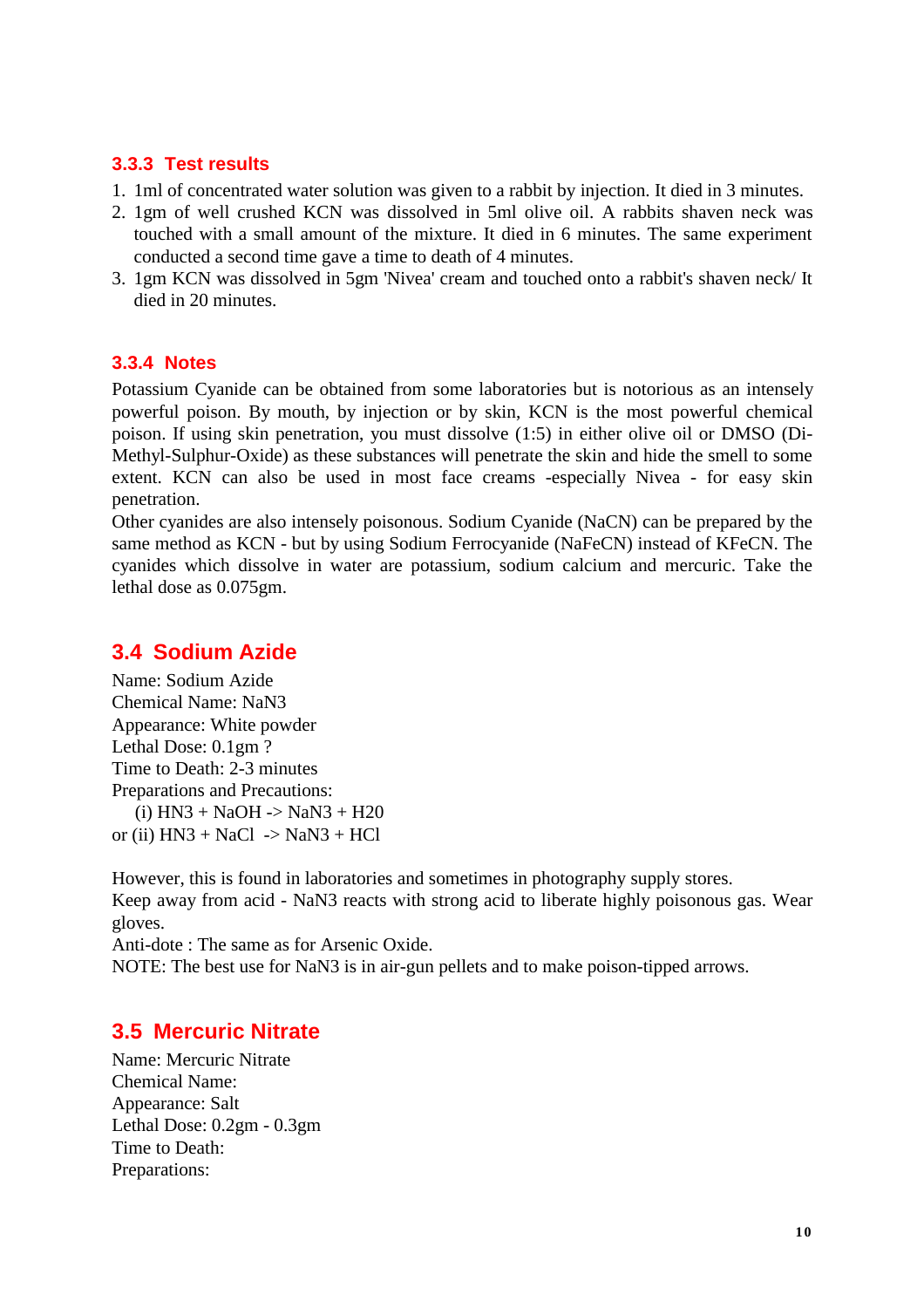<span id="page-14-0"></span>a) Put 1.5gm of mercury in a small beaker by means of a dropper.

b) Pour in 11ml Nitric Acid (at least 65% concentrated). (N.B. It is best to do this outdoors or in a very well-ventilated room since the ensuing reaction releases toxic gas.) The solution will turn green.

c) Put the beaker on a busen-burner or spirit lamp and heat on a low flame until the solution evaporates to leave a salt. Note that the HNO3 solution is also very poisonous orally and by injection.

Test Results:

(i) ) 0.5gm of mercuric nitrate in 3ml alcohol was given to a rabbit. It died in 210 seconds. Injection gave a similar result.

(ii) 3.5ml of HNO3 solution was given orally to a rabbit. It died in 150 seconds.

# **4. POISONOUS ELEMENTS**

### **4.1 Thallium**

Name: Thallium Chemical Name: Appearance : A very heavy metal Lethal Dose: 1gm Time to Death : 6 weeks ( symptoms begin after 3 days) Availabilty: More expensive than gold Notes: A very painful death - fever, blood in vomit, depression, eventually blood from every hole in the body. No treatment. Use on a cruel enemy !

# **4.2 Dust of Diamond**

Name: Dust of Diamond Chemical Name : Diamond isotrope of Carbon Appearance : Sparkling dust specks Lethal Dose: 4-5 specks by mouth are sufficient Time to Death: 2-6 months Availablity: In jewellers shops. Notes: When take in food, the specks become lodged in the food-pipe. This causes abnormal growth around the specks. It is very painful and there is no treatment !

### **4.3 Phophorus**

Name: Phophorus Chemical Name : Ph Lethal Dose: 0.1gm Time to Death: Approximately 2 days Notes: Causes the body to burn inside -very painful. Phophorus dissolves only in Carbon Disulphide. Anti-dote: 250ml of 8% copper (II) sulphate solution.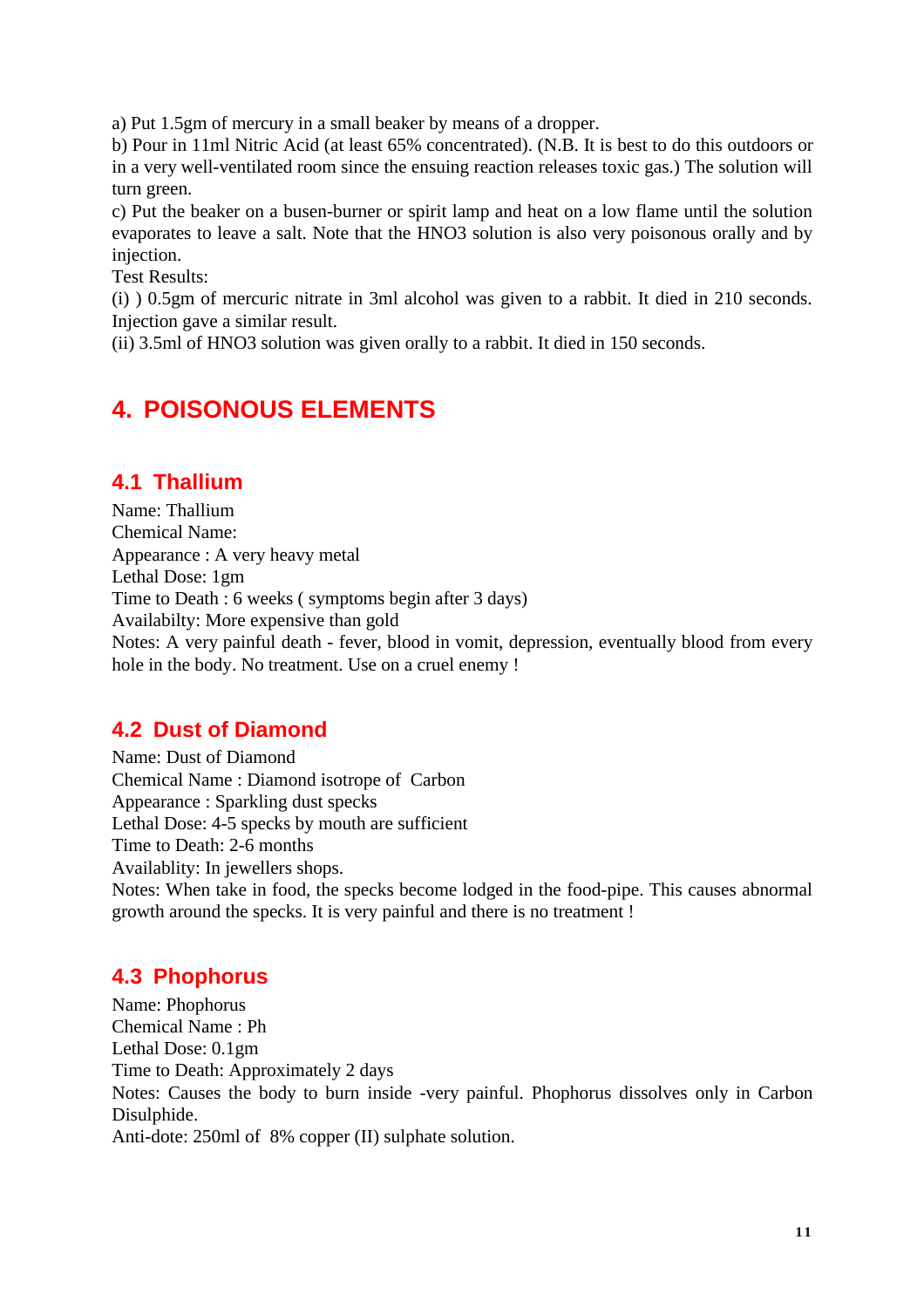# <span id="page-15-0"></span>**5. POISONOUS GASES**

# **5.1 Hydrogen Sulphide Gas**

Chemical Formula: H2S Odour: Faeces/ bad eggs. Odourless in large quantities. Preparation: 2:5 Solution  $5g$  Sodium Sulphide (Na2S) + Suplhuric acid (H2SO4)  $\rightarrow$  Na2SO4+ H2S

NB.: Good quality Na2S should have a strong smell.

Notes: This gas is better than HCN because H2S destroys the breathing system rather than simply stopping it. Death in 30 seconds.

# **5.2 Chlorine**

Chemical Formula: Cl Odour: Choking, strong odour. Preparation: Potassium Chlorate + Hydrochloric Acid  $\rightarrow$  KCl + H2O + 3Cl2 KClO3 HCl  $2g$   $10g$ 

Notes: Instead of KClO3, Calcium Hypochlorite tablets can be used- these are commonly known as HTH tablets and are used to clean swimming pools.

# **5.3 Hydrogen Cyanide Gas**

Chemical Formula: HCN Odour: Bitter Almonds Preparation:

 $2g KCN$  ( or NaCN) + 5ml H2SO4 ( Conc. )  $\rightarrow$  HCN + K2SO4

Notes:

- 1. Gas- mask against HCN should have a silver oxide filter.
- 2. Antidote: Immediate injection of Amyl Nitrate.
- 3. Death in 30-50 seconds.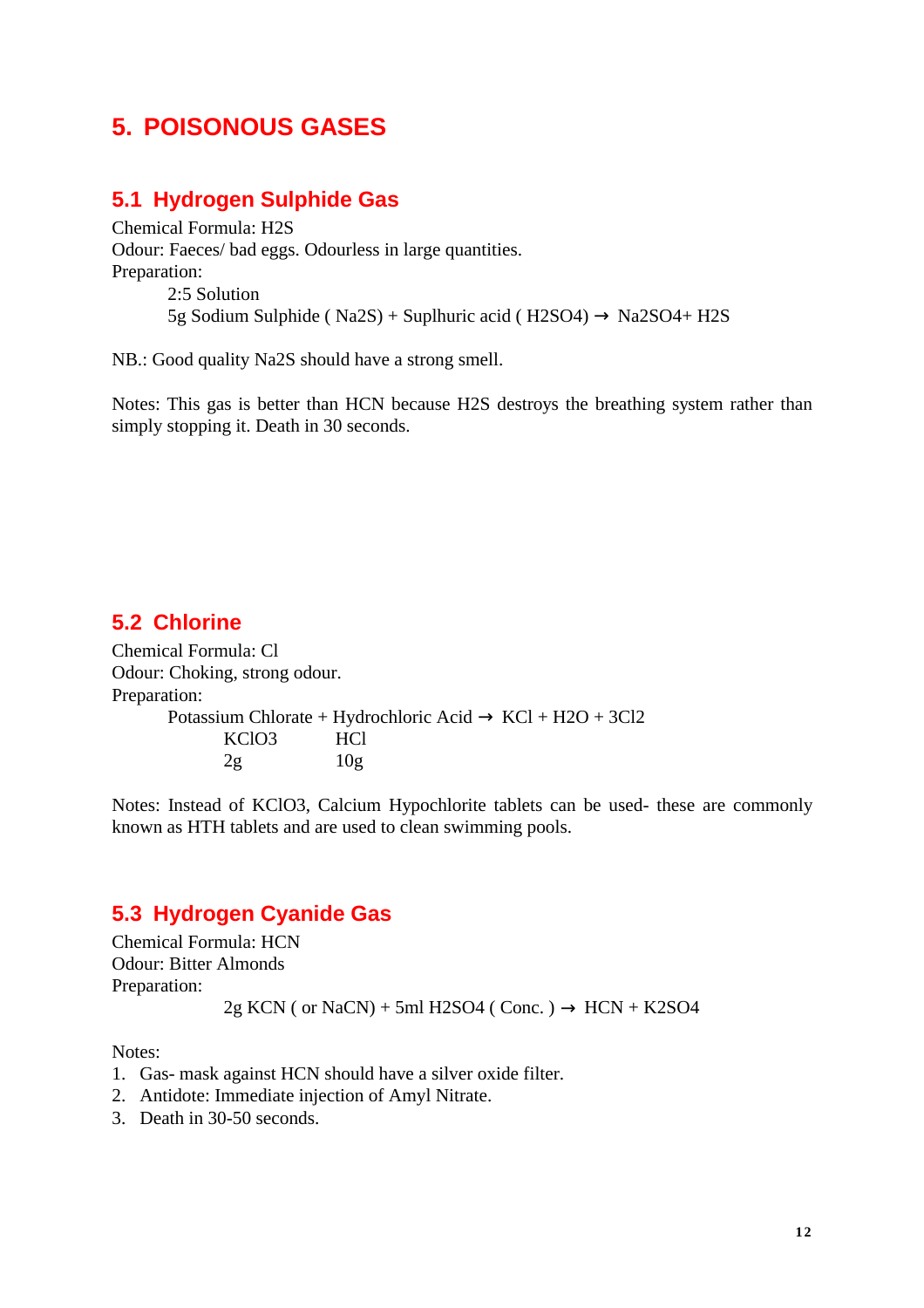# <span id="page-16-0"></span>**5.4 Fusogen ( Nerve Gas)**

It can be obtained by heating CCl4 with any metal.

# **5.5 Nitrous Oxide: N2O ( Laughing gas)**

Can be obtained by heating Ammonium Nitrate ( a well known fertiliser and explosive compound) between 250º-260º. In a closed room, your victims will laugh to death.

# **5.6 Carbon Monoxide**

Formed with most combustions and especially dangerous in confined spaces.

# **5.7 On Using Gases**

Two bottles each containing one of the reactants, are strapped together and flung at the target area:



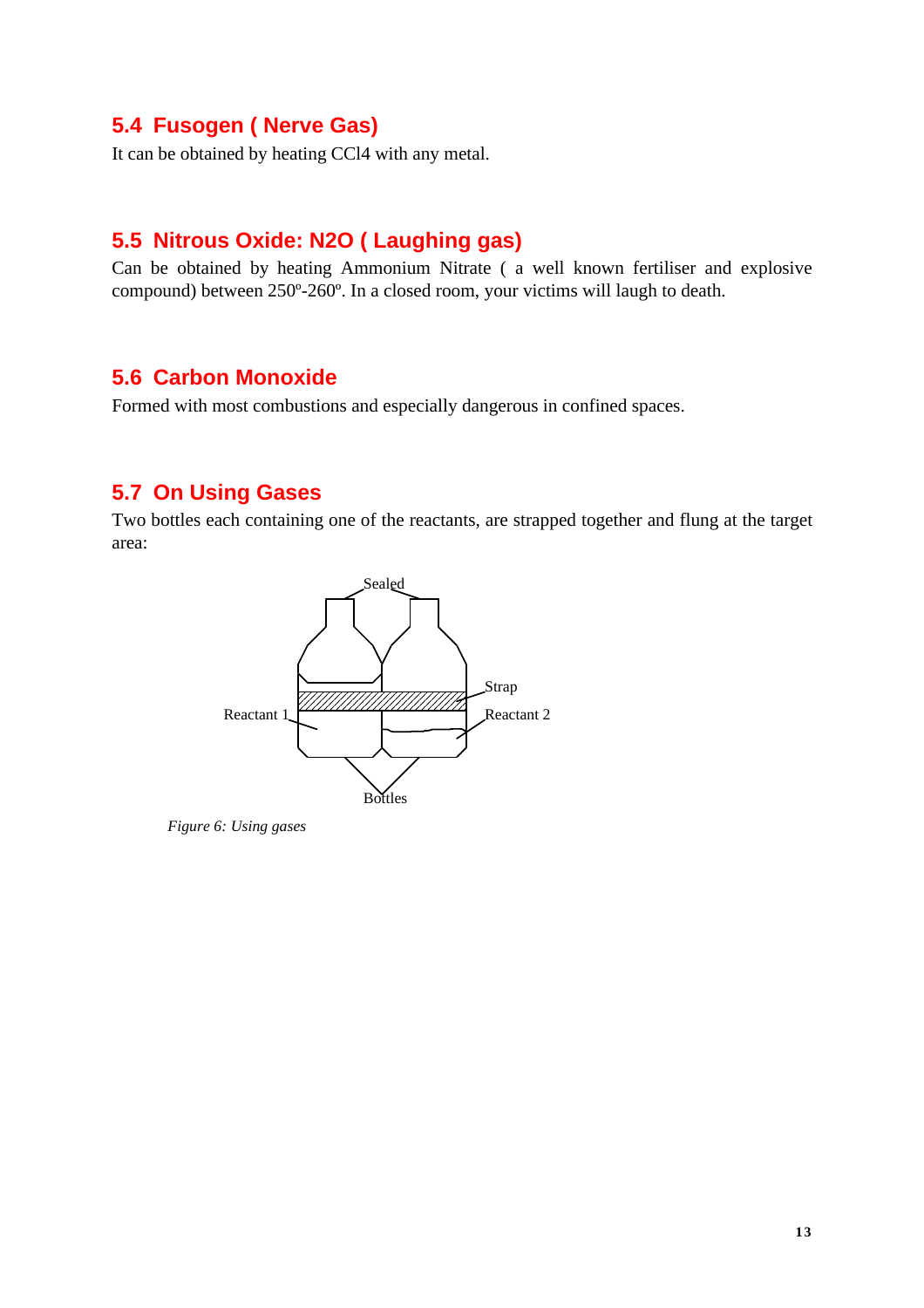# <span id="page-17-0"></span>**6. POISONOUS/ USEFUL DRUGS**

All drugs are 'poisonous' if the required dose is exceeded. ( For instance, 2.5 grams of Paracetamol is lethal) . The ones listed below are lethal in quite small doses.

- 1. Morphine: Lethal dose: 0.25g.
- 2. Barbiturates: Lethal when recommended dose is exceeded and alcohol is taken within the next two hours.
- 3. ' Sodium Pentothal' : an information eliciting drug.

| 4. Atrophine - | A 'supertoxic drug' - lethal dose | $< 0.1$ g. |
|----------------|-----------------------------------|------------|
| 5. Heroin      | A 'supertoxic drug' - lethal dose | $< 0.1$ g. |
| 6. Digitoxin - | A 'supertoxic drug' - lethal dose | $< 0.1$ g. |
| 7. Strychime - | A 'supertoxic drug' - lethal dose | $< 0.1$ g. |

# **7. ANAESTHESIA**

# **7.1 Chloroform**

Chemical Name: CHCl3 Appearance: Colourless liquid melting point 61ºC Availability: Medical labs, Industry ( Pure and commercial form both)

### **7.1.1 Properties:**

- 1. Evaporates very quickly.
- 2. Dangerous because there is a very small difference between the lethal and the sleeping dose.
- 3. Chloroform reacts with oxygen to form fusogen which is a poisonous gas.

### **7.1.2 Preparation**

Ratio 1: 3

Methane Chlorine

### **7.1.3 Test Results**

- 1. 2ml given orally to a rabbit. Died in 1/2 minute. Note: CHCl3 used was pure.
- 2. 1ml given orally to a rabbit. It slept for 1 1/2 hours after which he was OK.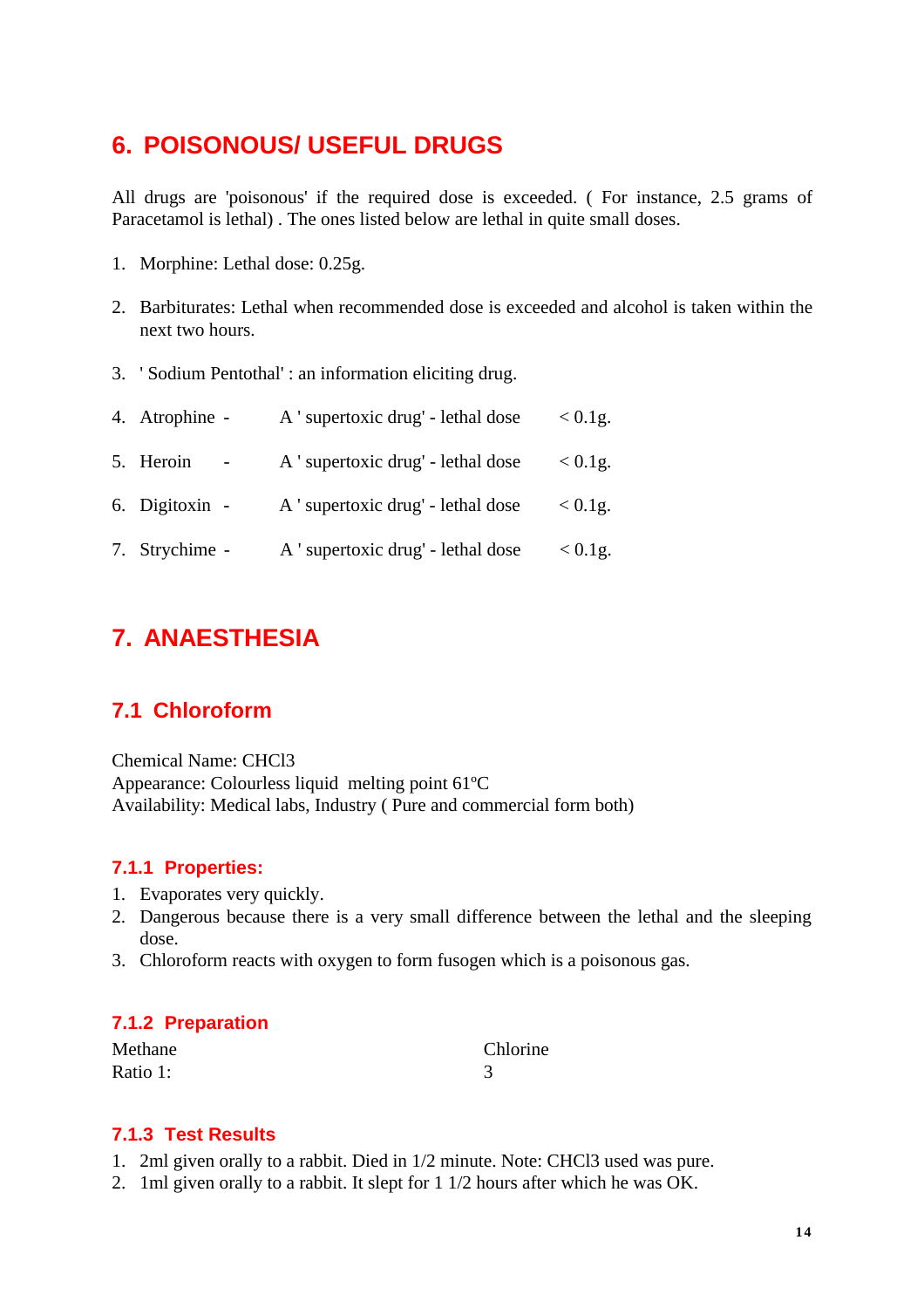### <span id="page-18-0"></span>**7.1.4 Notes:**

1. Chloroform causes general loss of strength and low body temperature.

2. There is a hypothesis that if poison is used on a person after chloroform, more poison than usual will have to be used.

# **7.2 Di-phenyl ether**

( Maybe ' diethyl ether' is the name ? ) Chemical name: CH2=CH-O-CH=CH2 Appearance: Effect: One sniff causes instant sleep. Availability: Medical Laboratory.

# **7.3 Halothane**

Effect: A very small quantity is stronger than cholorform and is not poisonous.

# **7.4 Methoxythurane**

Chemical Formula:

$$
\begin{array}{c|c}\n\text{H} & \text{F} \text{H} \\
\mid & \mid \\
\text{H-C-O-C-C-Cl} \\
\mid & \mid \\
\text{H} & \text{F} \text{Cl}\n\end{array}
$$

Appearance:

Notes: Very modern anaesthesia. Non-toxic.

# **8. M.Ahter poisons**

# **8.1 Cyandies**

### **8.1.1 Properties**

- 1. Transparent colourless crystals.
- 2. Tastes like normal bitter almond in solution form. The gas which comes out has the same smell. The gas is as dangerous as liquid cyanide and it stops functioning the nervous system immediately. It kill human being in less than 30 seconds. Nowadays, Americans are using it in gas chambers for very fast killing. It gives a pain of internal suffocation.
- 3. Dissolve in water.
- 4. Very quick and powerful poison.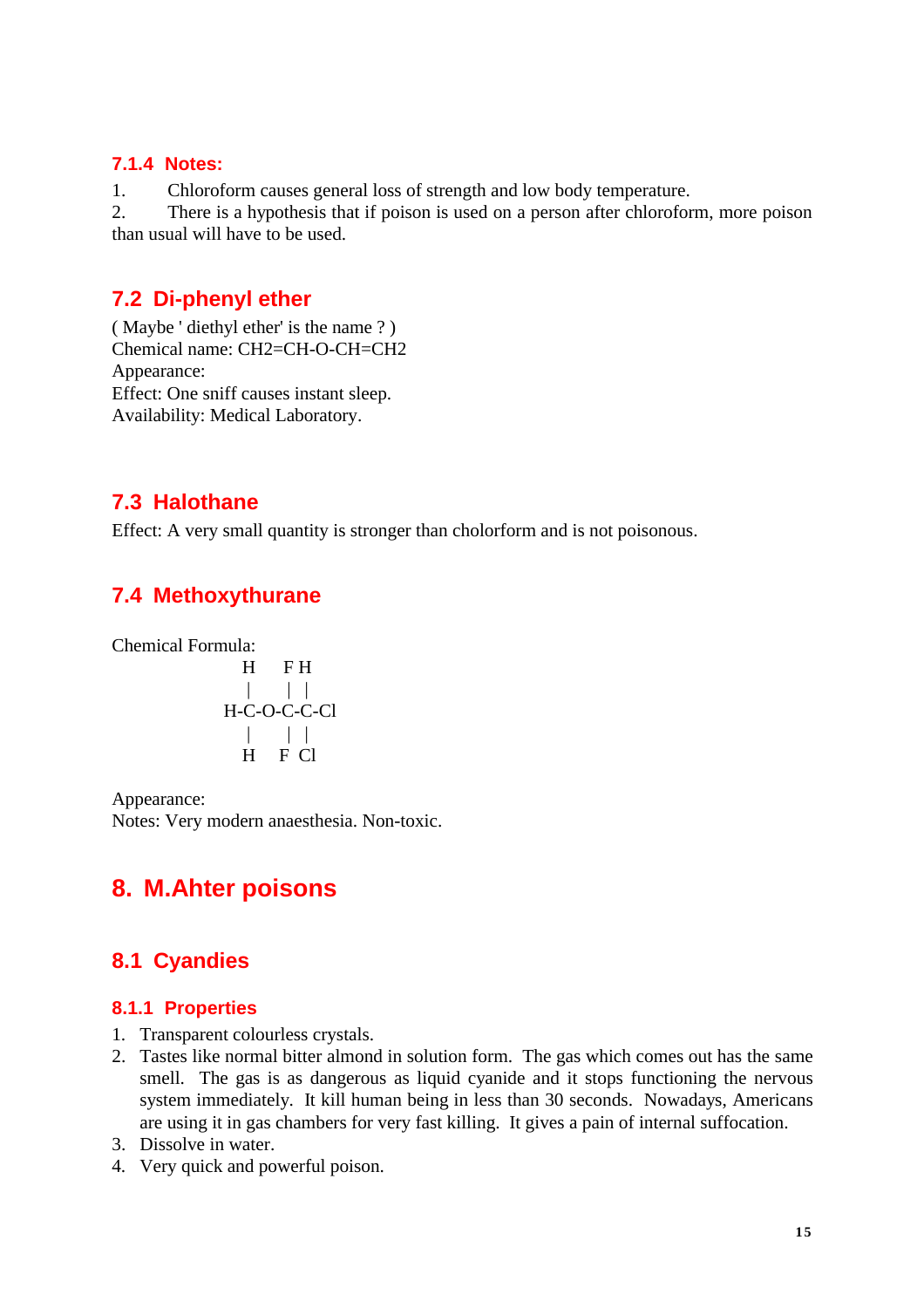- <span id="page-19-0"></span>5. 3 types of cyanides.
- 6. It cannot be traced by the victim's blood, or heart. Possible traced by smell of victim.?

#### **8.1.2 Antidote**

If a person takes it by mistake, he should immediately take large amount of warm salty water and vomit. This must be repeated for several times.

#### **8.1.3 Usage**

Sudden Death. 0.075gm will kill in 30 seconds. Slow Death

Give drop of sudden death solution every day until all of 0.075gm is used. The affected person will suffer from headache, stomach ache, dizziness, trembling.

# 8.2 Analene (C<sub>6</sub>H<sub>5</sub>NH<sub>2</sub>)

#### **8.2.1 Properties**

Analene  $(C_6H_5NH_2)$  is used in colouring clothes.

- 1. It's taste is lemon like.
- 2. It affects stomach and blood.
- 3. It can be injected.
- 4. It reacts with Oxygen present in blood. Destroys muscles and the person affected will die with pain.
- 5. It is available from chemical stores.
- 6. It's lethal dose is 1-2ml for 1 person. Killing time is within 12 hours.
- 7. If you want to kill him in 2-3 hours then dosage should be 2-3ml. The victim will be in a drunken state.

Note: We can use it in squash and lemon water.

### **8.3 Touching Poisons**

#### **8.3.1 Important Note**

Those poisons which dissolve in water can be act as a touching poison and it does the same as it is given by mouth or injection.

- 1. Dimethyl Sulph Oxide  $(C_2H_6SO) +$  Potassium Cynaide (KCN).
- 2. Olive oil + Potassium Cynaide (KCN)
- 3. Nivea cream + Potassium Cynaide (KCN)

Any poison which can be dissolved in DMSO, olive oil or Nivea cream, can become a touching poison, and it will kill the man in the same time as by injection.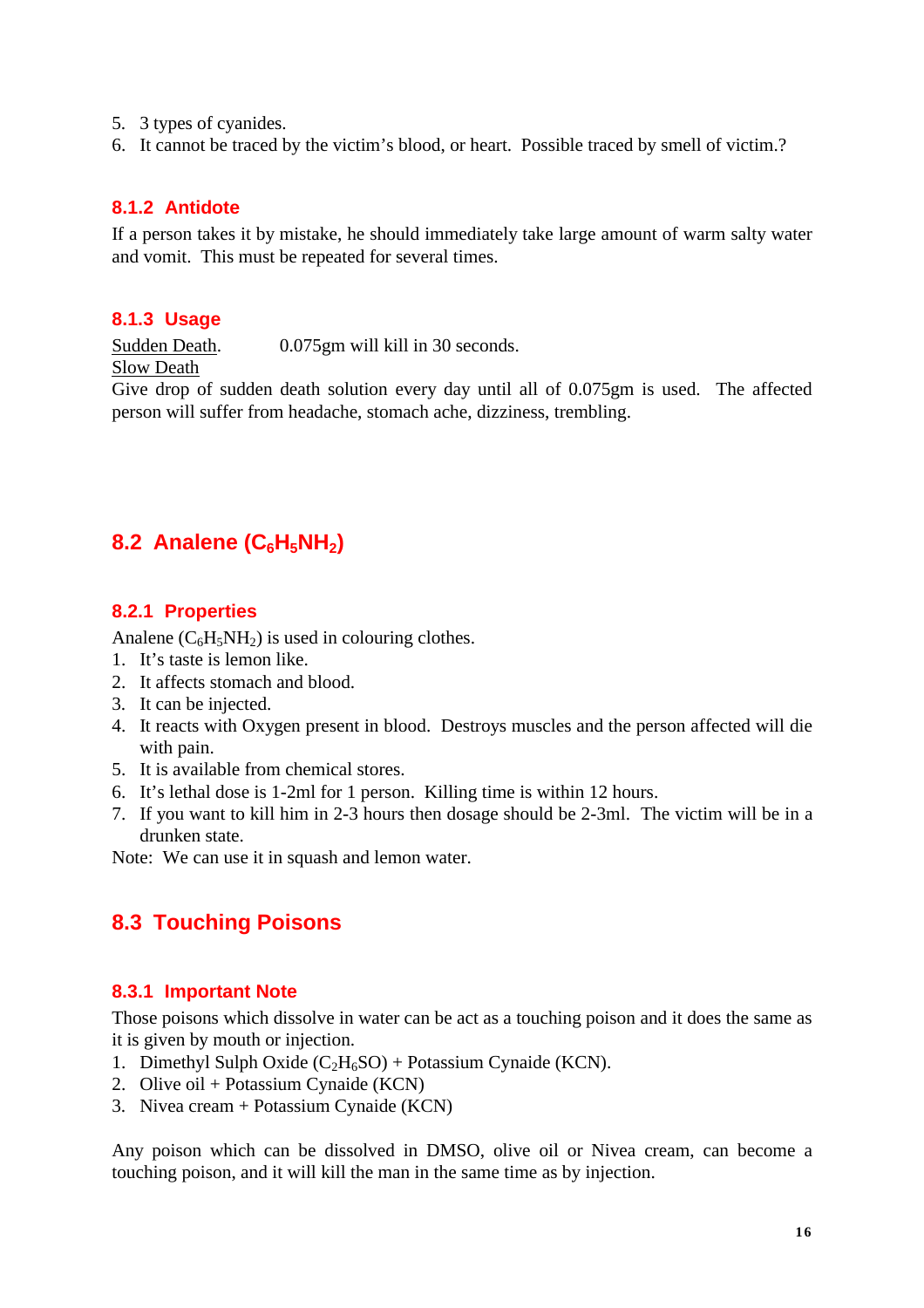### <span id="page-20-0"></span>**8.3.2 Preparation**

Take 10ml of Dimethyl Sulph Oxide ( $C_2H_6SO$ ) and add 2gms of Potassium Cynaide (KCN) in it stir well to dissolve it well until the touching poison is ready to kill the victim.

### **8.3.3 Availability of materials**

Dimethyl Sulph Oxide ( $C_2H_6SO$ ) is used for horse massage before racing. It is available from chemical shops and horse racing vetinary shop. Potassium Cynaide (KCN) is used for making steel touch and black. Check your chemist for availability.

### **8.3.4 Practical**

We took 2 rabbits, cleared the back of their neck from hairs. 1 rabbit needs 2 drops of mixture of Dimethyl Sulph Oxide  $(C_2H_6SO)$  + Potassium Cynaide (KCN) and start counting the time. After 26 minutes that rabbit fell down and started crying. After few minutes the rabbit died. On the other rabbit we massaged with stirring rod for 2-3 drops.

# **8.4 Hydrogen Sulphide (H2S) gas**

It is also poison gas.

### **8.4.1 Substance**

Sodium Sulphide (NaS) Sulphuric Acid  $(H_2SO_4)$  $2gm$  5ml

### **8.4.2 Preparation**

- 1. Put 2gm of Sodium Sulphide (NaSO4) in a test tube according to the picture.
- 2. Also put 5ml of Sulphuric Acid  $(H_2SO_4)$  in the test tube.
- 3. When Sulphuric Acid  $(H_2SO_4)$  reacts with NaS??, it produce the Hydrogen Sulphide  $(H<sub>2</sub>S)$  gas. It is very dangerous. It can kill a person only in 30 seconds.

*Figure 7: Sodium Sulphide (NaS) gas -done*

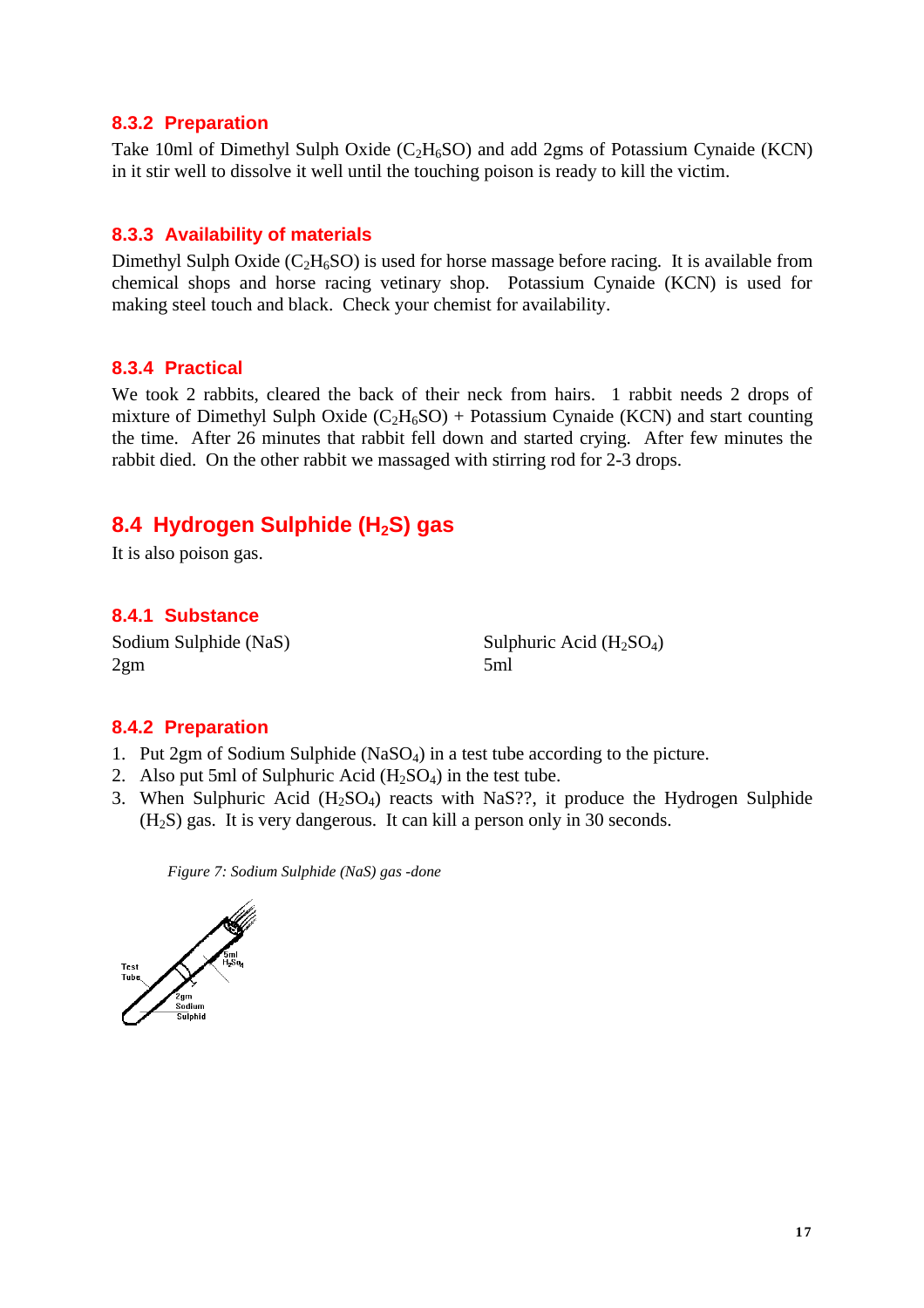# <span id="page-21-0"></span>**8.5 Cobalt Chloride (COCl2)**

- 1. It is red colour crystals.
- 2. Dissolving very good in water.
- 3. When you make concentrated solution take 1ml and put it in some juice of red colour. When someone takes this juice glass, after 15 minutes, he will be like a drunk and very lazy. Between 2-3 hours he will die.

If want to save him it is impossible because this poison go to all blood.

### **8.5.1 Preparation**

 $CO + 2HCL = = = = Cobalt Chloride (COCl<sub>2</sub>) + H<sub>2</sub>$ Cobalt (CO) Hydrochloric Acid (HCl) 57gm 36gm

Dissolve Cobalt (CO) in Hydrochloric Acid (HCl) after reaction that heat it. Red crystals will form.

# **8.6 Alcolite Poison**

This poison will be prepared with the cuternales of the potatoes.

### **8.6.1 Procedure**

- 1. Take the cuternale of the potato, grind it in the grinder.
- 2. Put them in beaker then cover it with Iso Propyl Alcohol.
- 3. Now core the beaker with Aluminium (Al) paper very tightly.
- 4. Heat it on a quiet slow flame.
- 5. Do not allow to boil. If start boiling take it away from the fire or heat because it can catch fire.
- 6. This boiling will continue for 1 hour.
- 7. If Iso Propyl Alcohol becomes less than add more.
- 8. After 1 hour the poison is ready but dissolved in the Iso Propyl Alcohol, now filtrate it. Note: Take this liquid and give 2ml to rabbit it will die in 9 minutes. If it is 1ml, then the rabbit will die after 1 hour.
- 9. If you allow Iso Propyl Alcohol to evaporate, an oil of poison will be left in brown colour.
- 10. The lethal dose of 0.06gm of this poison is sufficient to kill man within 1 hour. This poison can be given into any juice.

# **8.7 Caster Beans (Ricin) Poison**